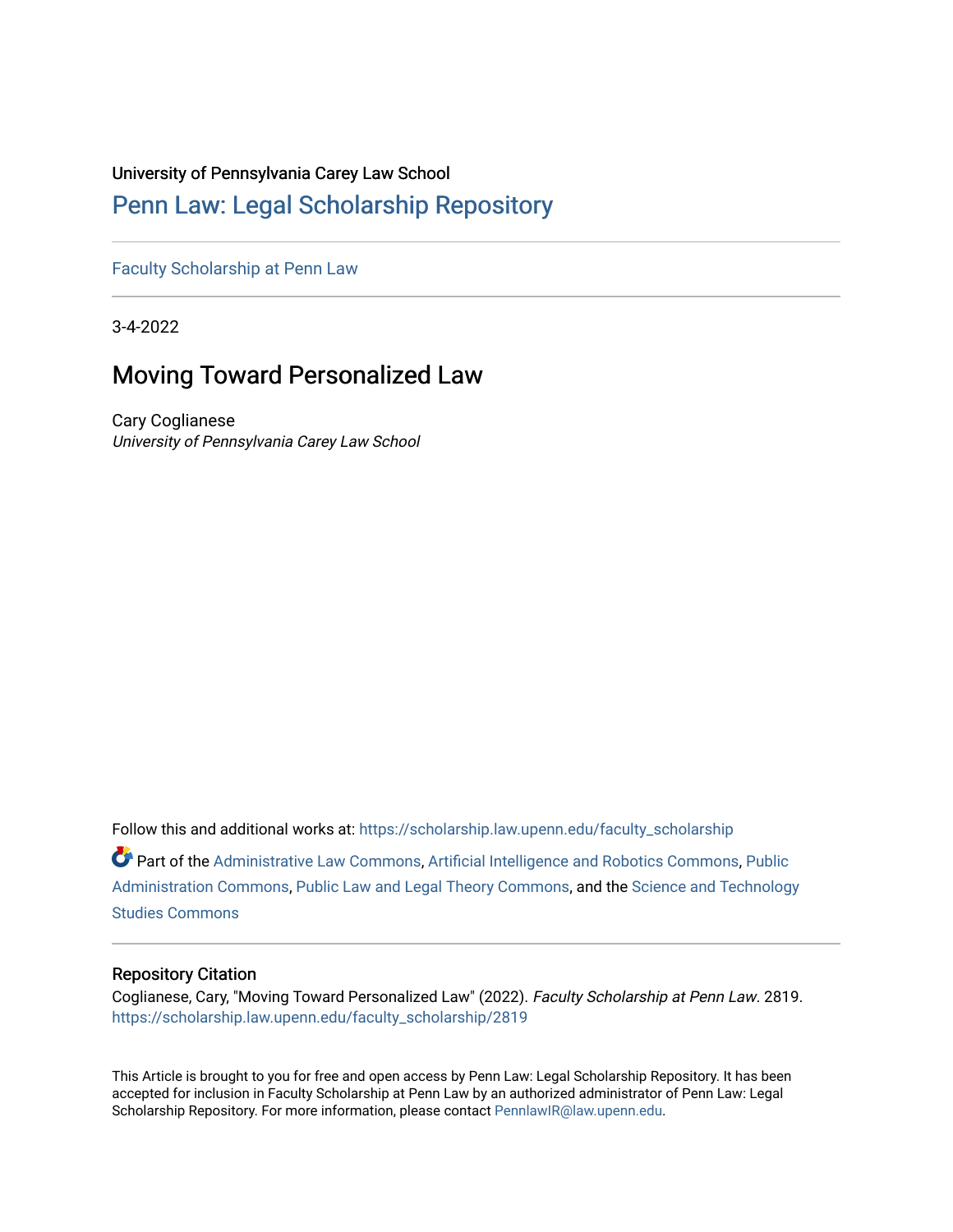#### **MOVING TOWARD PERSONALIZED LAW**

### Cary Coglianese<sup>\*</sup>

Part 121 of Title 14 of the Code of Federal Regulations provides rules for operating commercial air transportation services. Section 121.383(e) of this part states, without equivocation, that "[n]o pilot may serve as a pilot in operations under this part if that person has reached his or her 65th birthday."1

The purpose behind this age restriction should be intuitive. Among other things, the risks of sudden debilitating health incidents, like heart attacks, increase with age, which thereby increases the safety risks to passengers on commercial aircraft. Yet, nothing magically transformative occurs to pilots on the very day of their sixty-fifth birthday that makes the risks they pose to the flying public different than they were on the day before. Moreover, older pilots' experience might well enable them to handle aircraft more safely than younger pilots. It was, after all, the flying experience that came with his advanced age that allowed pilot Chesley "Sully" Sullenberger in 2009 to land his U.S. Airways jetliner safely on the Hudson River after bird strikes had knocked out power to both of the plane's engines. $2$ 

But rules are, after all, rules. They draw lines. Just as with the age limitations on airline pilots, rules make generalizations that aim to serve lawmakers' goals in the aggregate, that are ineffectual, perverse, or counterproductive.3 That is the concern that motivates Professors Omri Ben-Shahar and Ariel Porat's book, *Personalized Law: Different Rules for Different People*. Their book starts with the important recognition of the limitations of general rules and then paints a hopeful vision for a future that overcomes these limitations through algorithmic systems that lead to individualized determinations based on the goals of the law.

<sup>\*</sup> Cary Coglianese is the Edward B. Shils Professor of Law and Director of the Penn Program on Regulation at the University of Pennsylvania. This essay is forthcoming in the *University of Chicago Law Review Online*.

 $1$  14 C.F.R. § 121.383(e).

<sup>&</sup>lt;sup>2</sup> Sullenberger was, at the time, about a week shy of his fifty-eighth birthday—which was itself near what had then been the longstanding maximum age limit for commercial pilots of sixty. Back then, federal regulations specified a limitation of age sixty on commercial pilots (although a statute adopted two years earlier had raised the limit to age sixty-five). After Sullenberger's successful landing, the U.S. Department of Transportation amended its regulations to reflect the extended age limit. The U.S. Governmental Accountability Office has failed to find evidence to indicate that safety risks to the flying public have increased with the extension of the retirement age. U.S. GOVERNMENT ACCOUNTABILITY OFFICE, AVIATION SAFETY: INFORMATION ON THE SAFETY EFFECTS OF MODIFYING THE AGE STANDARD FOR COMMERCIAL PILOTS (2009), *online at* https://www.gao.gov/products/gao-10-107r (visited Dec. 5, 2021).

<sup>3</sup> Frederick Schauer & Richard Zeckhauser, *Regulation by Generalization*, 1 REG. & GOV. 68 (2007).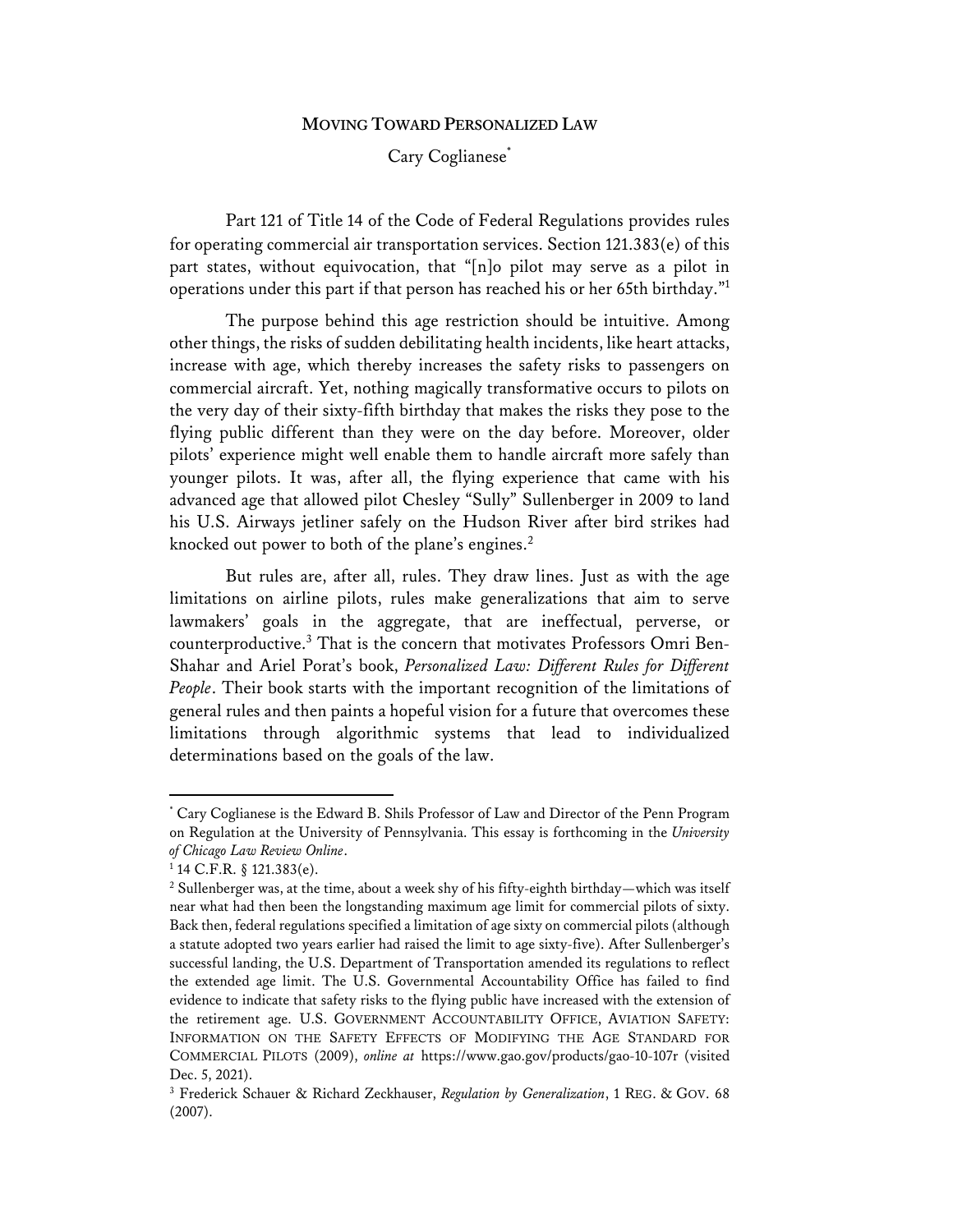Ben-Shahar and Porat's vision of a world with fewer general rules and more individualized determinations is increasingly possible to view as more than just science fiction. Advances in predictive analytic tools—that is, machine learning or artificial intelligence—are starting to allow more precise, individualized determinations in a variety of other settings, such as medicine and marketing. Indeed, these same analytic tools and digital technologies underlie the auto-pilot systems that control much of the operation of commercial jetliners today.

With *Personalized Law*, Ben-Shahar and Porat offer important commentary on a future in which the law could rely more on predictive analytics to make personalized judgments about legal obligations. Acknowledging that under current law "commercial airline pilots must undergo frequent health screenings starting at age forty and retire at sixtyfive," Ben-Shahar and Porat note that "[i]n a personalized law regime, rather than establishing a one-for-all age threshold, these controls would be personalized, relying also on additional factors."4 Their vision responds to a series of longstanding complaints about law and regulation: rules are blunt instruments; they can be over- and under-inclusive; and the world is diverse, making one-size rules not always fit all.<sup>5</sup>

These criticisms have generated reactions from lawmakers and regulators who have responded to the pull of the particular, even absent the use of advanced technologies. To take account of relevant particularities, rules are sometimes made complex so that they can fit better the complexities found in the world. With this kind of bespoke regulation, or obligationgerrymandering, rules weave to and fro, including some entities or circumstances under their mandates, while carving others out. <sup>6</sup> Rules may also be designed to provide greater flexibility to accommodate differences by imposing obligations to achieve or avoid outcomes, instead of taking specific actions, thereby allowing for all individuals to select those actions that work best for them to meet the performance designated in the rule.<sup>7</sup> In addition, ex

<sup>4</sup> OMRI BEN-SHAHAR & ARIEL PORAT, PERSONALIZED LAW: DIFFERENT RULES FOR DIFFERENT PEOPLE at 110-111 (Oxford University Press 2021).

<sup>5</sup> EUGENE BARDACH & ROBERT A. KAGAN, GOING BY THE BOOK: THE PROBLEM OF REGULATORY UNREASONABLENESS (Routledge 1982); PHILIP HOWARD, DEATH OF COMMON SENSE: HOW LAW IS SUFFOCATING AMERICA (Random House 1994). For valuable conceptual analysis, see Colin S. Diver, *The Optimal Precision of Administrative Rules*, 93 YALE L. J. 65 (1983); FREDERICK SCHAUER, PROFILES, PROBABILITIES, AND STEREO-TYPES (Harvard University Press 2003).

<sup>6</sup> Cary Coglianese, Gabriel Scheffler, & Daniel E. Walters, *Unrules*, 73 STAN L REV 885, 892 (2021).

<sup>7</sup> *See, e.g.,* Cary Coglianese & Lori S. Bennear, *Flexible Approaches to Environmental Regulation*, in MICHAEL KRAFT AND SHELDON KAMIENIECKI, EDS., THE OXFORD HANDBOOK OF U.S. ENVIRONMENTAL POLICY (Oxford University Press 2012).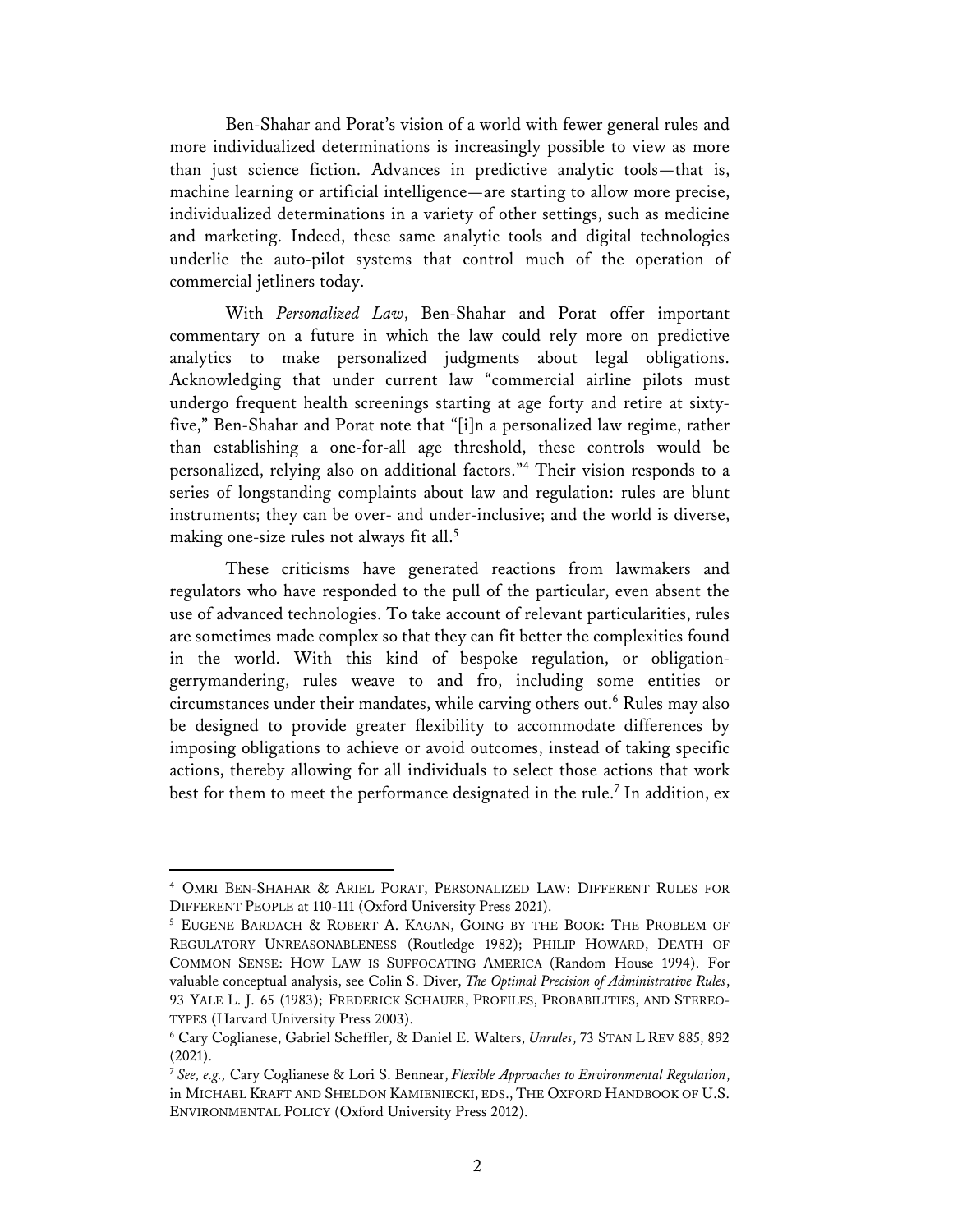post obligation-alleviation mechanisms—waivers, exemptions, and variances allow for the tailoring of off-the-shelf obligations.

It is not hard to find examples of this particularity impulse in current law. Federal regulations, for example, call upon public school systems to establish an "individualized education program" for students with learning disabilities, thus creating a set of customized rules for the delivery of these students' educational services.<sup>8</sup> In the environmental regulatory context, officials customize the emissions limits contained in pollution permits that are individually negotiated between state officials and industrial facilities. Federal law specifically provides for variation in the water pollution limits contained in these permits when "factors relating to the discharger's facilities, equipment, [and] processes . . . are fundamentally different from the factors considered by EPA in development of the national limits."9 Finally, in what might be considered the regulatory equivalent of couture, regulators in some countries apply what is known as safety case regulation to the approval of large industrial facilities, requiring owners to submit individualized plans for operating these facilities safely based on their distinct characteristics and circumstances.<sup>10</sup> Once approved by the regulator, these individualized plans become binding law imposed on the individual facility.<sup>11</sup>

Examples like these notwithstanding, much law remains in a form akin to Part 121 of Title 14 of the Code of Federal Regulations: namely, rules that apply across the board, such as age limitations. With technological advances, it is no longer fanciful to consider moving toward a system in which individual determinations replace general rules. Surely, that would lead to more optimal and just outcomes. For example, in the case of "an individual applying for a governmental license—say, a prospective pilot asking the Federal Aviation Administration (FAA) to grant her flight certification," instead of relying on blunt rules about age, flight training, and the like, "the FAA might instead rely on a machine-learning algorithm to improve the process of determining when a pilot's license should be granted."12 The algorithm could comb "through all of the available data about the applicant—say, school records, medical records, social media postings, and fine-grained data from the flight recorders from

<sup>8</sup> 20 U.S.C. § 1401(14).

<sup>9</sup> 5 U.S.C. § 125.30.

<sup>&</sup>lt;sup>10</sup> See Prerna Jain, Anne M. Reese, Dushyant Chaudhari, Ray A. Mentzer & M. Sam Mannan, *Regulatory Approaches - Safety Case vs US Approach: Is There a Best Solution Today?,* 46 J. LOSS PREVENTION IN THE PROCESS INDUS. 154, 155-57 (2017).

<sup>&</sup>lt;sup>11</sup> In the United Kingdom, for example, offshore oil and gas facilities subject to safety case regulation "must ensure that the procedures and arrangements described in the current safety case which may affect the health and safety of persons or the environment are followed." UK HEALTH AND SAFETY EXECUTIVE, THE OFFSHORE INSTALLATIONS (OFFSHORE SAFETY DIRECTIVE) (SAFETY CASE ETC.) REGULATIONS 2015: GUIDANCE ON REGULATIONS 72 (2015), https://www.hse.gov.uk/pUbns/priced/l154.pdf. 12 Cary Coglianese & David Lehr, *Transparency and Algorithmic Governance*, 71 ADMIN. L.REV.

<sup>1, 10 (2019).</sup>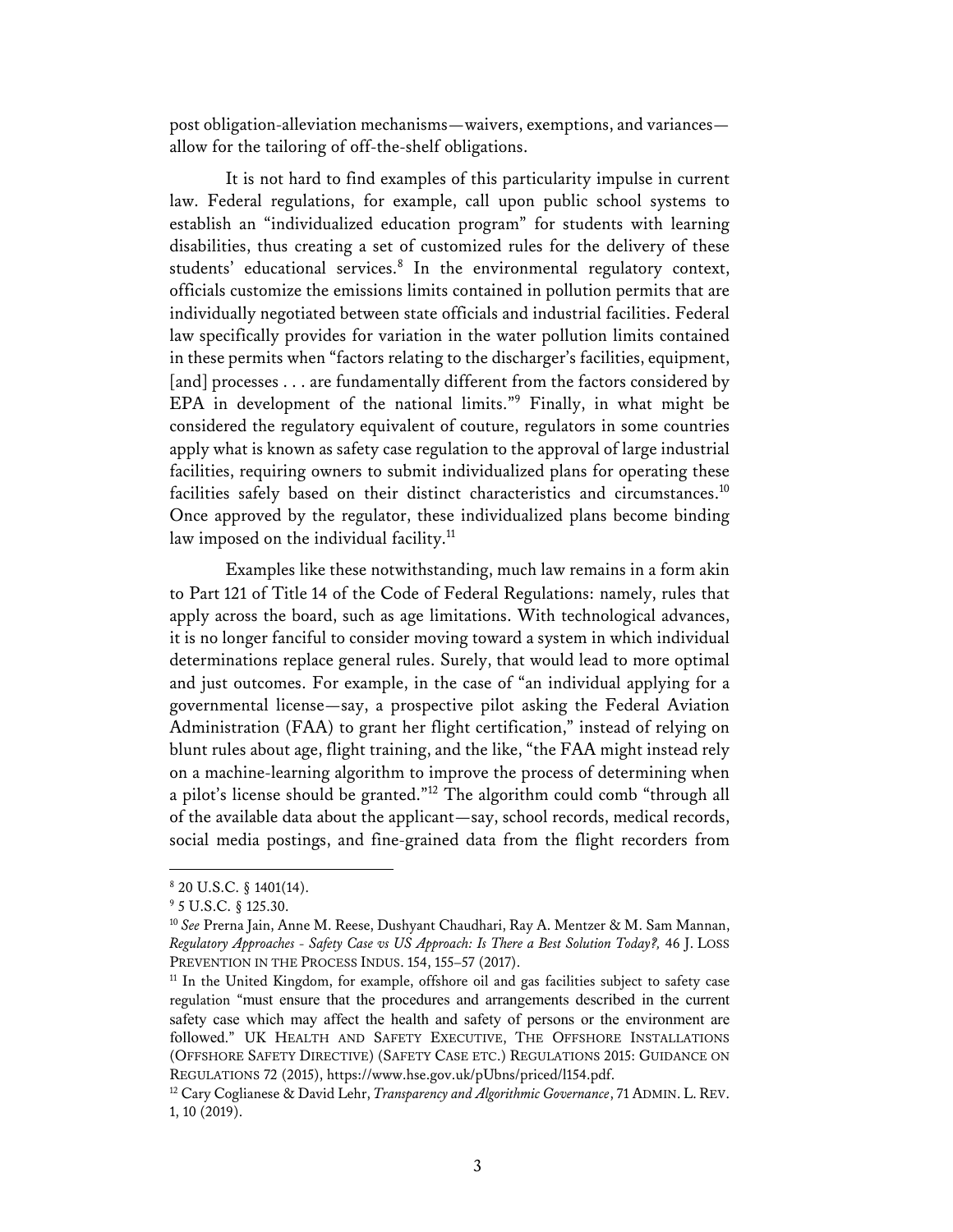previous training flights flown by the applicant."<sup>13</sup> Then, the government would grant the "license when the machine-learning algorithm forecasts the applicant's risk to be below a specified threshold."14

Signs of movement in this direction can already be found, as cities, states, and federal agencies start experimenting with the use of machinelearning tools. These tools are already being used to help support important governing tasks that previously had been driven either by general rules or human judgment.<sup>15</sup> In the automated traffic light systems in Los Angeles and Pittsburgh, machine learning is being used to establish, quite literally, the rules of the road. 16

But achieving a general and widespread system of legal decisions made through machine learning remains at least decades off. Legal change of any kind is slow and difficult to bring about, with organized interests that benefit from the status quo working to resist reform. Among the various technological, organizational, and political hurdles that stand in the way of a personalized system of law, I discuss here three potential challenges, each flagged by Ben-Shahar and Porat to varying degrees in their book. First, to work well, personalized law seems to necessitate a complete specification of the goals currently behind legal rules. Second, personalized law will necessitate a sufficient level of social consensus around the precise specification of law's goals and how different values should be traded off against each other. Finally, to achieve the full promise of individualized justice that delivers optimal outcomes for society, personalized law will need to remain current with changing values and new feeds of data. As shorthand, I refer to these as challenges of completeness, consensus, and currency.

After briefly elaborating each of these challenges, I offer two solutions: custom and competence. By custom, I mean that—as a sociological matter—the public could generally accept the use of personalized law, even absent full resolution of the challenges of completeness, consensus, and currency. By competence, I mean that responsible efforts to achieve pragmatic improvements in the law should help bring about public acceptance of personalized law. Both

<sup>13</sup> *Id*.

<sup>14</sup> *Id*.

<sup>15</sup> Cary Coglianese & Lavi Ben Dor, *AI in Adjudication and Administration*, 86 BROOKLYN L. REV. 791 (2021), DAVID ENGSTROM, DANIEL E. HO, CATHERINE M. SHARKEY, & MARIANO-FLORENTINO CUELLAR, GOVERNMENT BY ALGORITHM: ARTIFICIAL INTELLIGENCE IN FEDERAL ADMINISTRATIVE AGENCIES (2020), *archived at* https://perma. cc/7PCS-PZRZ.

<sup>&</sup>lt;sup>16</sup> Ian Lovett, *To Fight Gridlock, Los Angeles Synchronizes Every Red Light*, N.Y. TIMES (Apr. 1, 2013), online at https://www.nytimes.com/2013/04/02/us/to-fight-gridlock-los-angeles-syn chronizes-every-red-light.html (visited Dec. 5, 2021); G. WANHOO LEE, IBM CTR. FOR THE BUS. OF GOV'T, CREATING PUBLIC VALUE USING THE AI-DRIVEN INTERNET OF THINGS (2021), online at https://www.businessofgovernment.org/sites/default/files/Creating%20Public %20Value%20using%20the%20AI-Driven%20Internet%20of%20Things.pdf.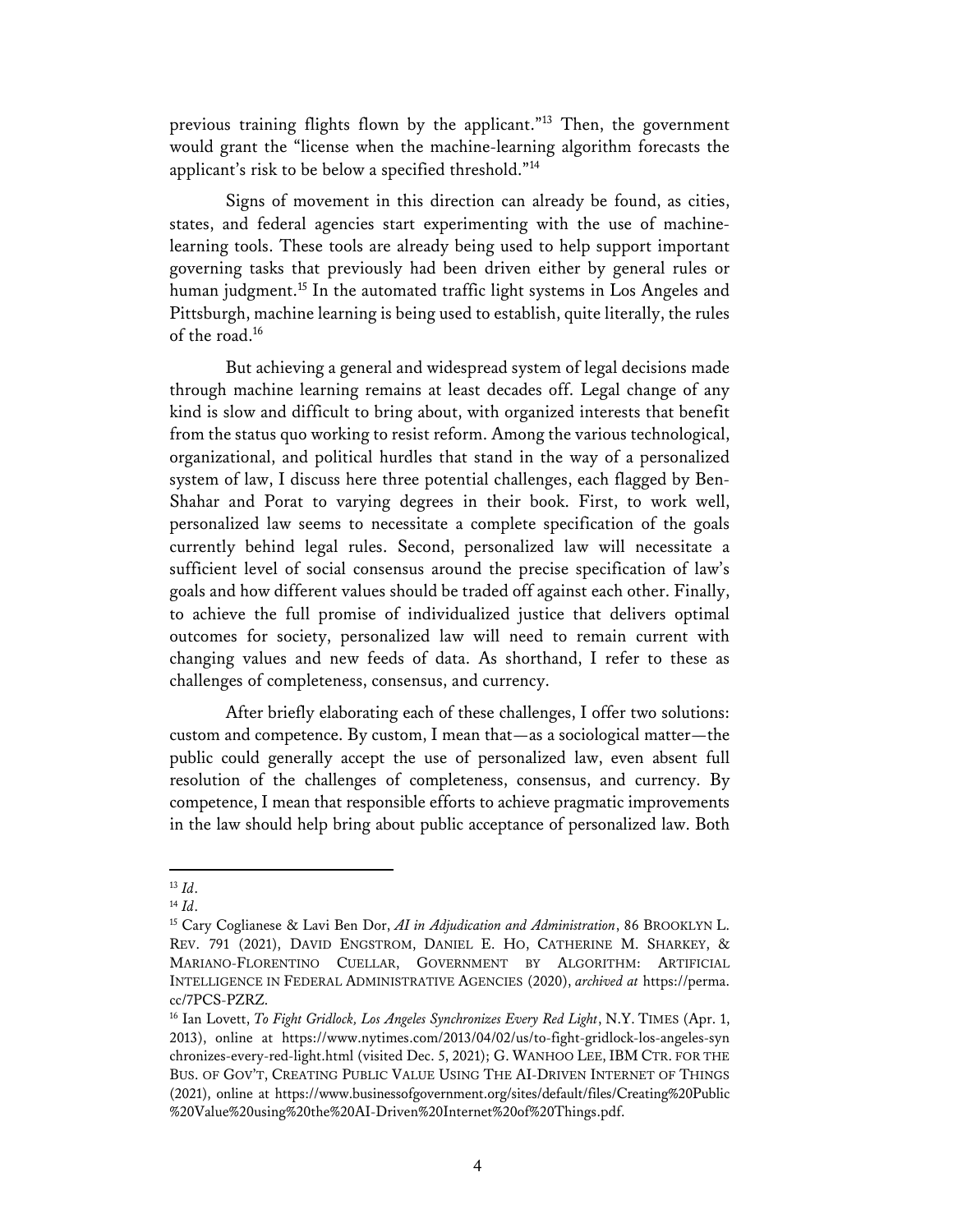custom and competence might well "solve" the completeness, consensus, and currency challenges even if we concede that these challenges can never be fully overcome.

In other words, it is possible to acknowledge that personalized law will never be perfect. Yet acknowledgement of its imperfection need not undermine its appeal. After all, today's legal system is not perfect either. It may turn out that personalized law's imperfections will prove acceptable to the public in a society increasingly dependent on digital tools, especially if personalized law performs better than the status quo that relies primarily on general rules and human judgment.<sup>17</sup>

\* \* \*

*Completeness*. The completeness challenge for personalized law arises because it is goal-driven law.18 It establishes particularized legal obligations for individuals based on what an algorithm determines would best achieve the relevant goals given each individual's characteristics and other factors. In principle, this is an eminently sensible approach to law, as by definition it eliminates the over- and under-inclusiveness of general rules. The rule's goals become the law of the algorithm itself, so compliance with the law necessarily advances the relevant societal goals. The challenge, though, lies with identifying a complete set of goals that should be operationalized in the algorithm underlying personalized law.

Let us return to Part 121 of Title 14. The age limitation for commercial pilots is not the goal itself, but merely a proxy for a set of goals related to the safety of air transportation. As Ben-Shahar and Porat observe, these limitations do not arise because society cares about age per se. Rather, these limitations "are concerned primarily with unreasonable risks."19 Instead of relying on age, the government could shift to a goal-based approach that would instead subject each pilot to an individualized screening and identify the health risks for each, allowing individuals whose risk is below a specified level to qualify to fly commercial aircraft regardless of their age. Although age is often thought of as a proxy for the risks of sudden heart attacks, it is not a precise predictor. As a result, it would be better to rely on a more data-rich analytic tool—an algorithm—to make a more accurate prediction of heart failure. For that reason, peer-reviewed science recommends that pilots should be screened using "risk estimating calculators"<sup>20</sup> or "individualized risk scoring using an

<sup>17</sup> Cary Coglianese & Katelyn Hefter, *From Negative to Positive AI Rights*, WILLIAM & MARY BILL OF RTS. J. (forthcoming).

<sup>&</sup>lt;sup>18</sup> Ben-Shahar and Porat correctly observe that "[p]ersonalized law requires lawmakers to be explicit about the goals of the law." Ben-Shahar & Porat, *supra* note 4, at 138.

<sup>19</sup> Ben-Shahar & Porat, *supra* note 4, at 106.

<sup>20</sup> Ries Simons & Rene Maire, *Extending the Age Limit of Commercial Pilots?*, 41 EUROPEAN HEART JOURNAL 2239, 2242 (2021).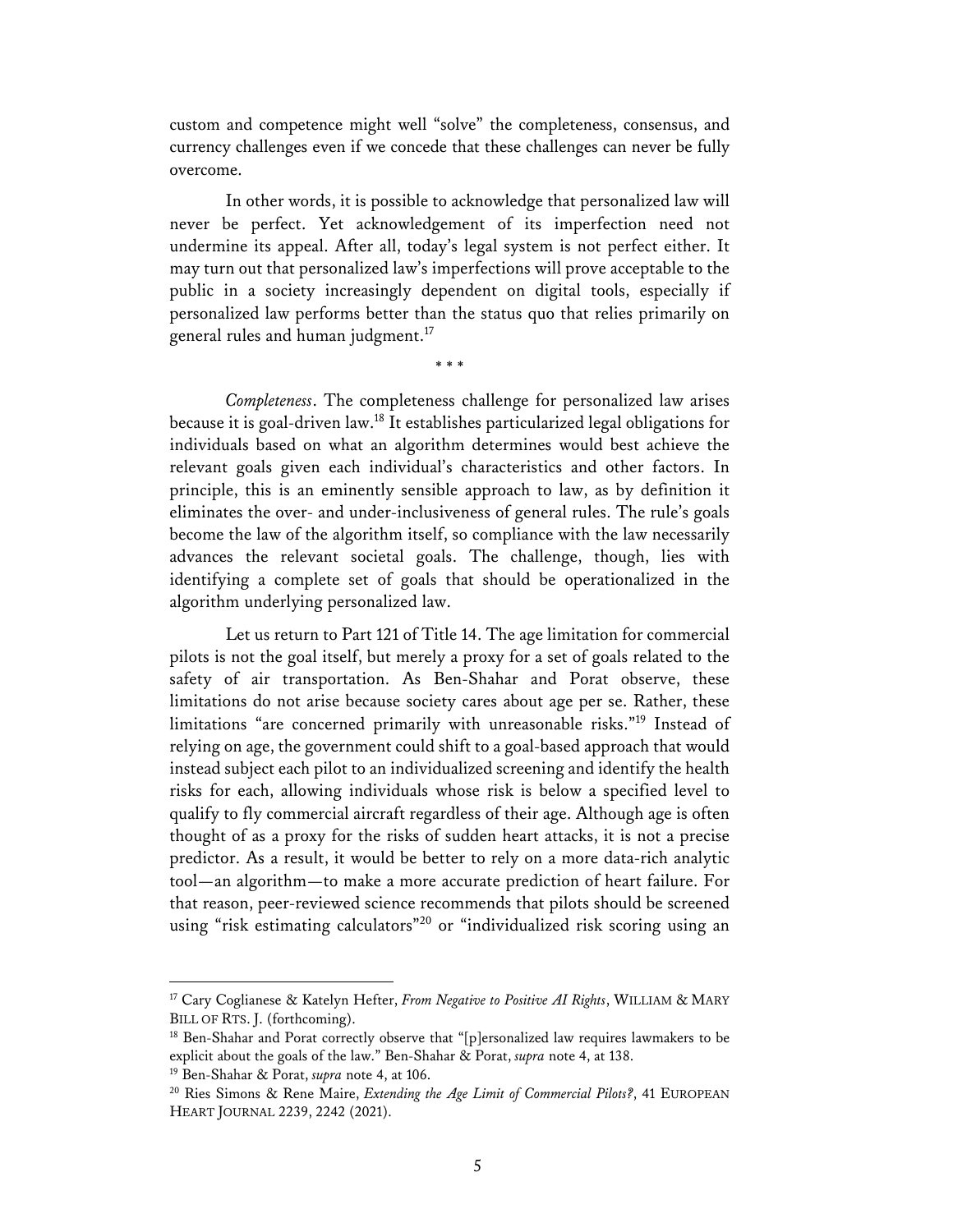appropriately calibrated prediction algorithm<sup>"21</sup>—with "risk" in the extant studies equating to the risk of a heart attack.

If lawmakers were to accept these recommendations and substitute an individualized forecast of cardiovascular disease for a general age limitation, the resulting test for pilot licenses would provide a better prediction of heart attacks—but it would not completely capture the goals underlying the current age limitation. Although instances of pilots becoming suddenly incapacitated are extremely rare, no more than half of such incapacitations are due to cardiac incidents. This means that other types of health crises, some also related to age, present sudden incapacitation risks that would need to be included in any individualized risk calculation. Moreover, as pilots age, they can suffer other physical limitations that can affect their ability to fly safely, such as the degradation of sensory perceptions, reflexes, and reaction times, or certain cognitive impairments. None of these would be captured in a risk calculator focused on cardiovascular health. A complete algorithm would need to take in the panoply of health risks that might affect safe piloting. It would also, of course, need to take into account other qualities—such as experience and skill—that could improve safety with age.

It may seem obvious that a complete specification of the goals behind an age requirement would need to include more than just heart attack risk. But in practice, the complete set of goals is not always so obvious for all problems. If we look to the history of regulation, it is not hard to find examples of the incomplete specification of goals. Goal-based regulation, after all, is not unique to personalized law—it even dates to the Code of Hammurabi.22 But not infrequently, lawmakers specify a relatively simple, single-dimensional goal, based on a salient problem at hand, only later to discover that they overlooked other relevant goals. A few examples:

• Since at least the passage of the Poison Prevention Packaging Act in 1970, federal regulators sought to reduce the number of childhood poisonings from the ingestion of medicines and household cleaners.<sup>23</sup> They set goal-based standards that required companies to create product packaging that would be unable to be opened by most children. After child-resistant packages complying with these standards entered the marketplace, it became evident that many adults also could not easily open the packages. Once

<sup>21</sup> Hans Bauer, Dennis Nowak & Britta Herbig, *Aging and Cardiometabolic Risk in European HEMS Pilots: An Assessment of Occupational Old-Age Limits as a Regulatory Risk Management Strategy*, 38 RISK ANALYSIS 1332, 1344 (2018) (footnote omitted).

<sup>22</sup> Cary Coglianese, Jennifer Nash, & Todd Olmstead, *Performance-Based Regulation: Prospects and Limitations in Health, Safety, and Environmental Regulation*, 55 ADMIN. L. REV. 705, 706 (2003). *See also* Cary Coglianese & Jennifer Nash, *The Law of the Test: Performance-Based Regulation and Diesel Emissions Control*, 34 YALE J. REG. 33 (2017).

<sup>&</sup>lt;sup>23</sup> Poison Prevention Packaging Act of 1970, 15 U.S.C. ch. 39A § 1471 et seq.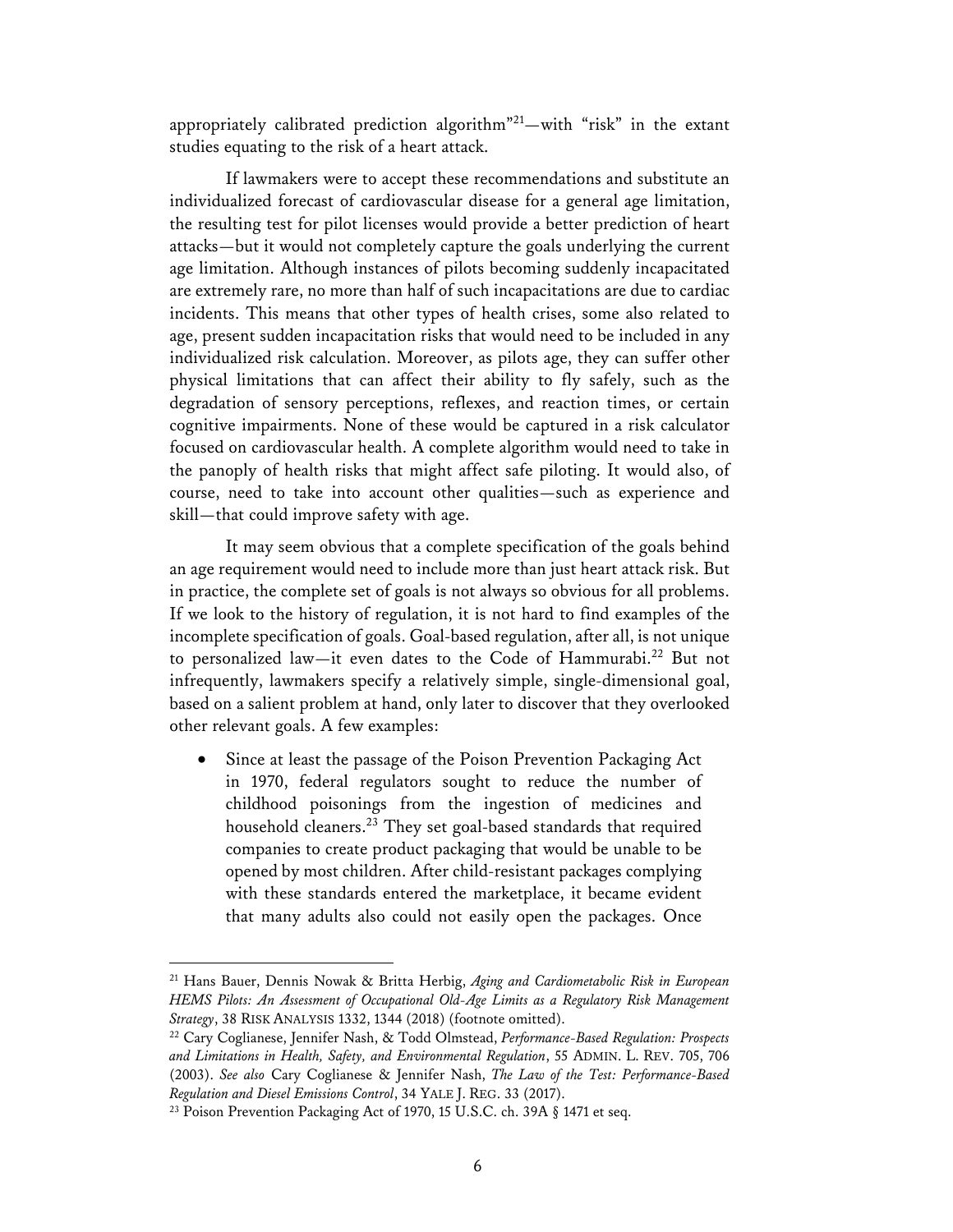adults managed to open these packages, they tended to leave them open or transferred them to non-resistant containers—creating an increased risk of childhood poisoning. Regulators eventually modified the regulations to incorporate a twin goal: keep children from opening packages, while allowing adults to open them.<sup>24</sup>

- Automobile safety regulations governing air bags are based on the physical force imposed on crash test dummies. Initially, the dummies specified in these tests were sized to the average adult male. Only later did it become tragically evident that air bags designed to meet these tests deployed too forcefully against individuals smaller than the average male—killing occupants who would otherwise not have been harmed in low-speed crashes. Eventually, regulators specified a more multi-faceted regulatory test that necessitated so-called smart air bags that could deploy differently for different occupants.<sup>25</sup>
- A shift to a performance-based building code in New Zealand gave builders flexibility to make highly personalized choices about construction materials as long as the code's required structural strength goals were met. Only after a vast swath of new housing throughout the country began to experience serious mold problems did regulators eventually realize that the building code should have included mildew resistance goals as well as ones for structural strength.<sup>26</sup>

Experiences such as these provide a note of caution for anyone designing personalized law. Personalized law's completeness challenge calls for breaking free of tunnel-vision tendencies and ensuring a fully specified set of goals can be incorporated into law's algorithms.<sup>27</sup>

*Consensus*. Identifying a complete set of goals animating a law is only the first challenge. If multiple values are to be incorporated into an algorithm that generates personalized obligations, then weights and tradeoffs between these values will need to be articulated with mathematical precision. As Ben-Shahar and Porat point out, a system of "algorithmic directives would require fixing the objectives of the law in advance with precision, so as to translate it into code."28 Yet, as Cass Sunstein observed years ago, social consensus over

<sup>24</sup> Cary Coglianese, *The Limits of Performance-Based Regulation*, 50 U. MICH. J. L. REF. 525 (2017).

 $25$  *Id.* 

<sup>26</sup> *Id*.

 $27$  Justice Stephen Brever has provided an instructive account of regulators succumbing to tunnel vision. STEPHEN BREYER, BREAKING THE VICIOUS CIRCLE: TOWARD EFFECTIVE RISK REGULATION (Harvard University Press 1995).

<sup>28</sup> Ben-Shahar & Porat, *supra* note 4, at 233.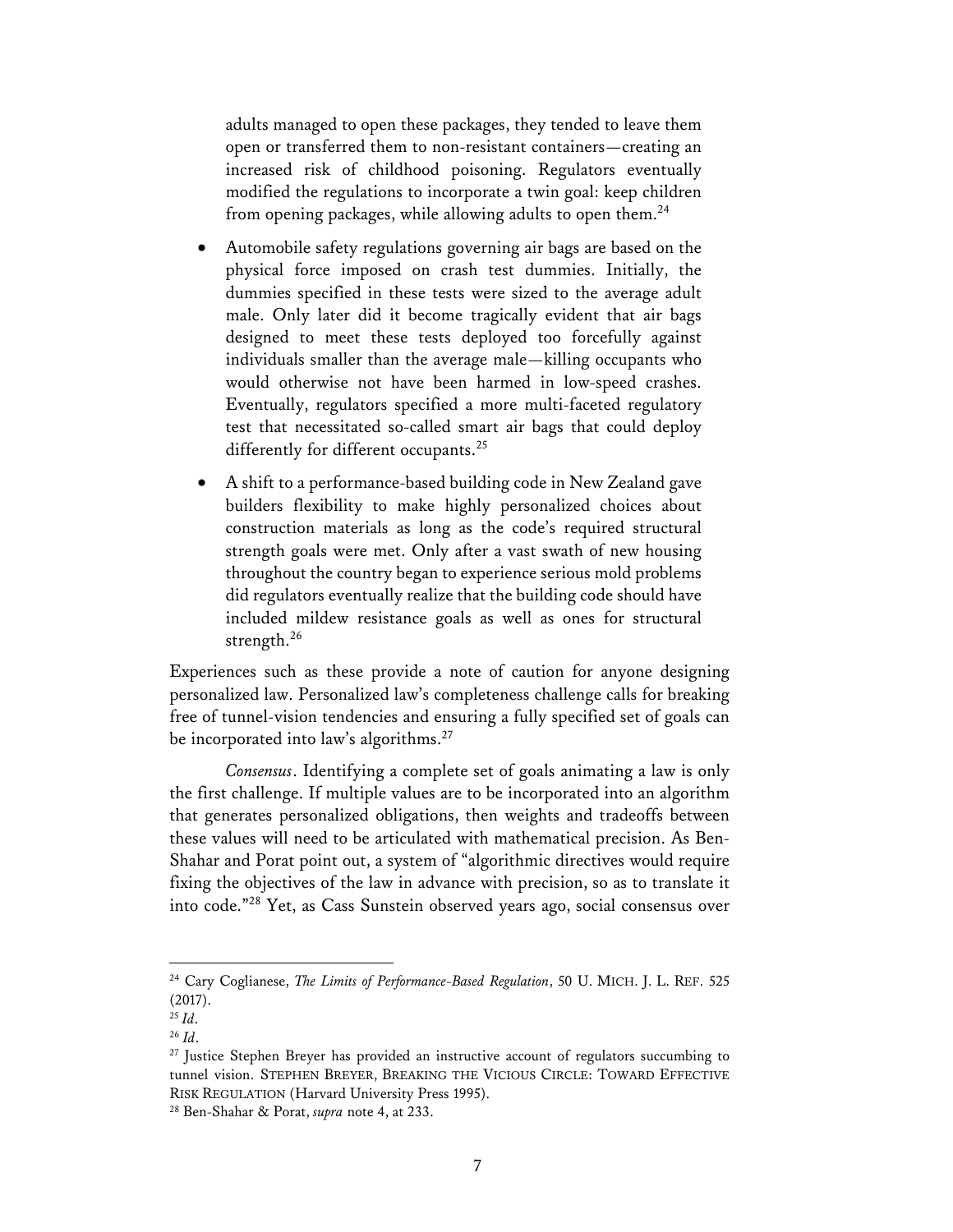values can be hard to come by.<sup>29</sup> Due to difficulties in achieving agreement, the law today is riddled with what Sunstein has called "incompletely theorized agreements." Such agreements manifest in the spongy language that populates much of law today, through words such as reasonable, undue, feasible, and adequate. 30

Ben-Shahar and Porat point out that, under personalized law, legislators could no longer get by with such "loose" formulations<sup>31</sup> and instead would need to agree to "an exact weighing of their relative importance."32 There can be, as Ben-Shahar and Porat put it, "[n]o fudging."33

This requirement is not difficult to meet when values are simple, clear, and unidimensional—or when the consequences of the use of personalized automation is de minimus. No societal consensus need be sought around the precise values to be used, for example, in the machine-learning algorithms that automatically read and sort postal mail.

The law can similarly rely on machine learning whenever disparate effects or values can be easily converted into a common metric and a wellaccepted function for ranking against this metric exists. For example, the goal behind licensing commercial airline pilots might in principle be specified in terms of a common, single metric of accident risk. And a simple function of "minimize accident risk" could presumably be applied. In such a case, as long as the necessary data exist, an algorithm might account for how a pilot's age can both increase risks due to health limitations and decrease risks due to greater experience.<sup>34</sup> These risk estimates could be combined, and the algorithm could take age and other individualized characteristics and data into account to determine who becomes authorized to fly commercial aircraft.

But the relevant calculus will often not be so clear. If an algorithm were used to establish individualized emissions limits for the polluting sources affecting air quality in the Grand Canyon region, the objective function would presumably need to consider, and make tradeoffs between, a variety of relevant values: human health, visibility in the national park, costs to firms and customers, impacts on the reliability of the electricity grid, and so forth. Unfortunately, little consensus exists over the precise weighting and relationships between these values. The same can be said of many legal and policy issues in a pluralistic society. <sup>35</sup> Some people even see the competing

<sup>29</sup> Cass R. Sunstein, *Incompletely Theorized Agreements*, 108 HARV. L. REV. 1733, 1735 (1995). <sup>30</sup> *Id*.

<sup>31</sup> Ben-Shahar & Porat, *supra* note 4, at 235.

<sup>32</sup> *Id*. at 36.

<sup>33</sup> *Id*. at 233.

<sup>34</sup> *See generally* JOHN GRAHAM & JONATHAN WIENER, RISK VS. RISK: TRADEOFFS IN PROTECTING HEALTH AND THE ENVIRONMENT (1995).

<sup>&</sup>lt;sup>35</sup> Moreover, the aggregation of preferences about these values could prove unstable. Kenneth J. Arrow, *A Difficulty in the Concept of Social Welfare*, 58 J. POL. ECON. 328 (1950).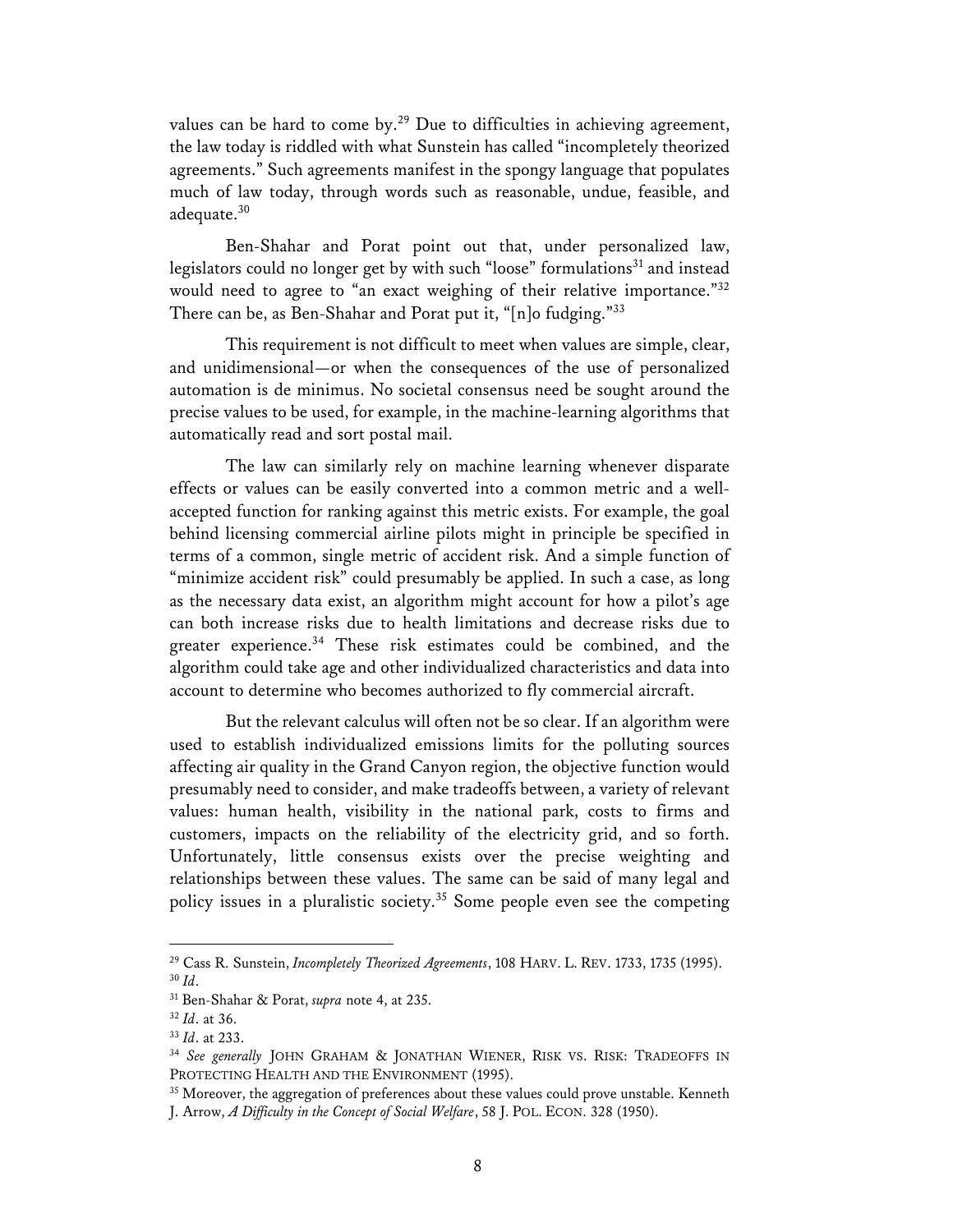values implicated by major legal questions as completely incommensurable and thus conceptually incapable of being combined or balanced.

Throughout the law, the lack of clear social consensus will, as Ben-Shahar and Porat observe, "make some lawmaking more difficult [in an era of personalized law] and even impossible."36 Ultimately, the absence of clear consensus over values makes it evident that "[t]he necessity of well-specified goals is a major hurdle for personalized law."37

*Currency*. A system of personalized law will also need a steady supply of data and a process for adapting to changes in individual and environmental conditions. I consider this a "currency" challenge in two senses of the word: data will constitute the medium or currency on which personalized law depends, and these data need to be kept up to date.

The first currency challenge is foundational. Data are what drive personalizing algorithms, and when data are not available, algorithmically based personalized law is not possible. Personalized law will hold its greatest promise with legal matters that involve repeated incidents or scenarios than with truly sui generis situations. It is no surprise that Ben-Shahar and Porat use driving and traffic laws as examples throughout their book. <sup>38</sup> Driving is a highly repeated activity for which the outcomes of principal concern accidents—are both frequent and well-documented. The large amount of data on automobile driving and accidents is precisely why it is one of the most empirically studied areas of regulation.<sup>39</sup>

Yet the legal system also operates in domains or over issues for which data are not available. Consider the age of commercial airline pilots. It is completely conceivable to shift to a system that relies on algorithmic forecasts of risk for commercial pilots in an age range of, say, 30 to 65 years. But it would be much harder, if not impossible, to conceive of a system that could produce sufficiently reliable forecasts for commercial pilots over the age of 65. Why? Current rules do not permit pilots to fly commercial aircraft if they are over the age of 65, which means no data exist on commercial pilots over this age. Even if one were to look for data on noncommercial pilots, there will be much fewer data available on pilots the older they get, simply because there are fewer older pilots overall. Without sufficient data, there can be no personalized law.

The second sense of currency refers to the need for the data and algorithms underlying personalized law to remain current or up to date. Much of what makes machine learning marvelous stems from its dynamic nature.

<sup>36</sup> Ben-Shahar & Porat, *supra* note 4, at 235.

<sup>37</sup> *Id*. at 37.

<sup>38</sup> *Id*. at 1, 4, 6, 8-9, 19, 32, 62-67, 82, 106-07, 109-10, 125-26, 128, 147, 175-76, 183, 188, 193- 94, 201, 203, 207, 209, 215, 234-35, 237.

<sup>39</sup> John Mendeloff, Evaluation in Two Safety Regulatory Agencies (2004), *archived at* https:// perma.cc/DQ5U-9RBQ.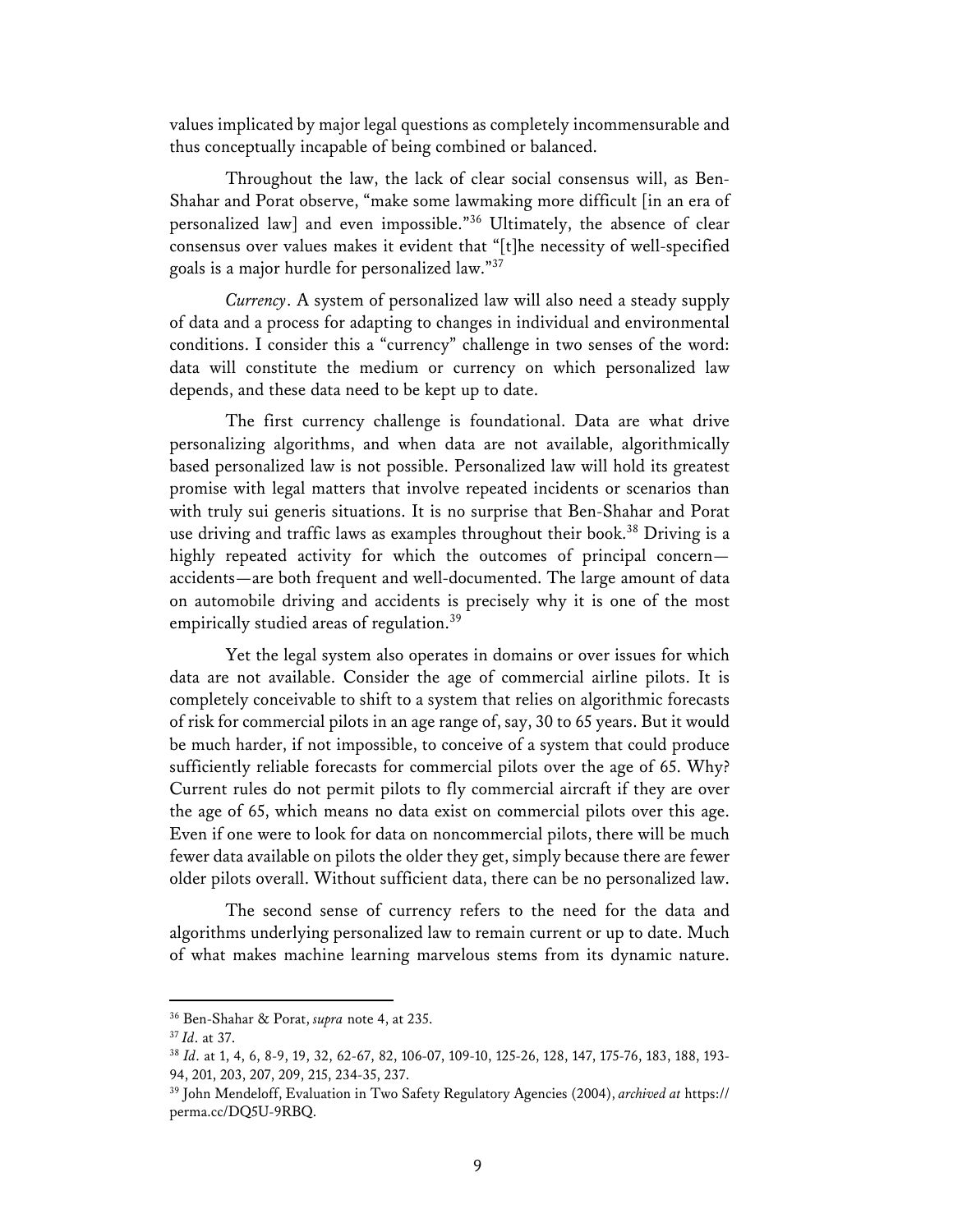These algorithms are often updated on a regular basis (sometimes constantly), and their accuracy improves as they are fed more data over time. Their forecasts grow brittle and stale if the data upon which these algorithms train grow out of date and conditions change. Similarly, if the objective functions in these algorithms no longer reflect current needs or social values, then this too will lead a system of personalized law to generate outmoded results.

A personalized system of licensing commercial airline pilots, for example, might need new data or analysis when the technology in the airplane itself changes. <sup>40</sup> Perhaps new automated flying systems can compensate for some of the perceptual limitations that come with age, which might make data from a period before the adoption of these systems less applicable. On the other hand, the automated systems in the cockpits of commercial aircraft may come with more buttons, dials, and indicators that demand greater or different cognitive skills which are possessed more frequently by younger pilots. For these reasons, an algorithmic system to license pilots would likely need to retrain its algorithm regularly, and the outcomes generated by the system would vary as conditions in the world (and in the data) change. As change is endemic in the world, a personalized law system would need data to be refreshed and algorithms revisited regularly, as Ben-Shahar and Porat acknowledge, both to avoid "stale objectives and accommodate new circumstances and priorities."41

Consider one recent "new circumstance" relevant to a personalized system of driving law. Between 2019 and 2020, miles traveled by car in the United States dropped by about 13%, while automobile fatalities increased by about 7%—the greatest annual number of fatalities in over a decade.<sup>42</sup> The precise cause of this seeming anomaly can still only be speculated, but it might include: competency deficits from less frequent driving during the COVID-19 pandemic; drivers driving at higher speeds due to less congestion during the pandemic; or an increase in road rage due to heightened stress levels during the pandemic. The upshot for a personalized system of traffic laws is that, if commands were based on algorithms trained on data from a normal year, the system could generate individualized speed limits that result in too much risk under the changed circumstances.

\* \* \*

It should be clear that despite personalized law's alluring promise to overcome the inefficiencies, frustrations, and injustices of general rules, the

<sup>40</sup> One of the main issues with the recent fatal crashes of two Boeing 737-Max airplanes stemmed from how their automated systems pushed the nose of the airplane down. Some pilots knew how to respond, but the pilots of the ill-fated planes did not.

<sup>41</sup> Ben-Shahar & Porat, *supra* note 4, at 36.

<sup>42</sup> NHTSA Traffic Safety Facts: Early Estimates, https://crashstats.nhtsa.dot.gov/Api/Public/ ViewPublication/813115.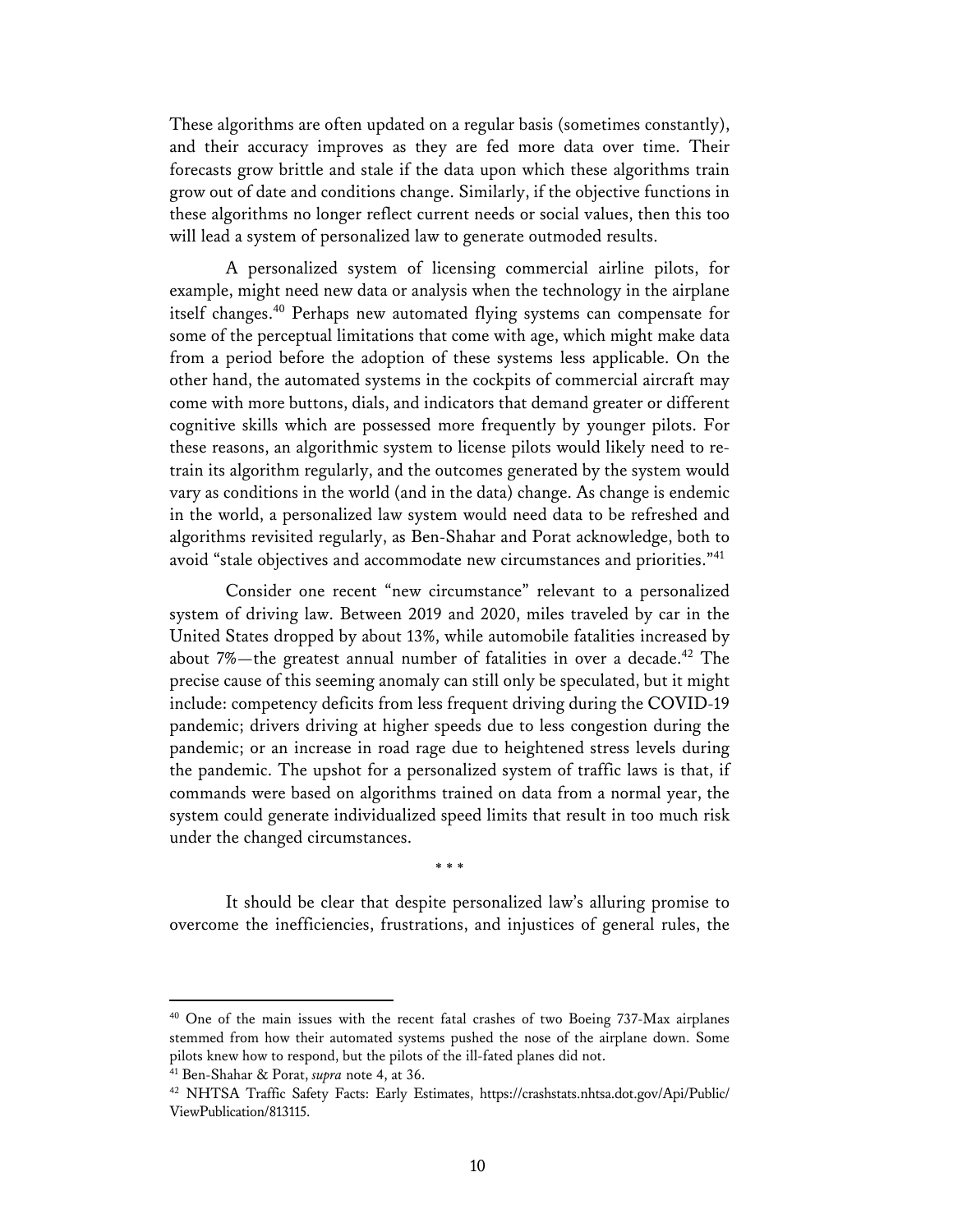three challenges I have just outlined—*completeness*, *consensus*, and *currency*—will stand in the way of personalized law fulfilling its aspirations completely.

Ben-Shahar and Porat are thus right to suggest that a wholesale transformation to personalized law will not occur any time soon. Rather, if personalized law is to take root, it will be best to "start with small steps," as they recommend.43 Such small steps may already be underway, reflected in the various ways that governments are already digitizing their operations and on occasion relying on algorithms to support various adjudicatory and administrative functions.<sup>44</sup> Some countries, such as Denmark, Korea, and Estonia, have placed a high priority on digitizing and automating many governmental functions—establishing some of the necessary building blocks for making a shift to personalized law.45

A shift to personalized law need not—and almost surely should not be made all at once. Ben-Shahar and Porat advise that change should proceed incrementally, with personalized law adopted "in areas where the benefits of differentiation are large, where the goals of the law are widely accepted, where the data about the relevant interpersonal differences are reliable, and where the distributive effects of non-uniformity are desirable."46 This is indeed how a transition to personalized law is likely to occur: incrementally, and perhaps also only partially. Making any kind of non-incremental change is, after all, exceedingly hard. <sup>47</sup> More importantly, because the challenges I have outlined above may well never be fully met, incremental change may serve to acclimate the public to an imperfect (but hopefully better) personalized system of law.

Nevertheless, despite the inherent limitations, a large-scale shift to personalized law may well eventually still occur in the decades to come. If it does, it will be in part because of intelligent efforts to design algorithmic systems that are defined in terms of well-considered sets of goals, with objective functions that incorporate weights and tradeoffs that seek to approximate prevailing moral sentiments in society, and with as much data as can be assembled and updated feasibly. It will also be in part because of scholarship like that of Ben-Shahar and Porat's, along with the work of many others (perhaps especially those more critical of the use of artificial intelligence in the law). Critical scholarship may make the designers of these systems better informed and more thoughtful. But even so, personalized law will never be perfect. Its success in winning and deserving public support will derive, I suspect, from two principal sources: custom and competence.

*Custom*. As the public grows increasingly accustomed to personalized, algorithmic decisions by private actors in other spheres of their life, they will

<sup>43</sup> Ben-Shahar & Porat, *supra* note 4, at 240.

<sup>44</sup> *See* note 15 and accompanying text.

<sup>45</sup> U.N., UNITED NATIONS E-GOVERNMENT SURVEY 2020, at 12 (2020).

<sup>46</sup> Ben-Shahar & Porat, *supra* note 4, at 240.

<sup>47</sup> Charles E. Lindblom, *The Science of "Muddling Through,"* 19 PUB. ADMIN. REV. 79 (1959).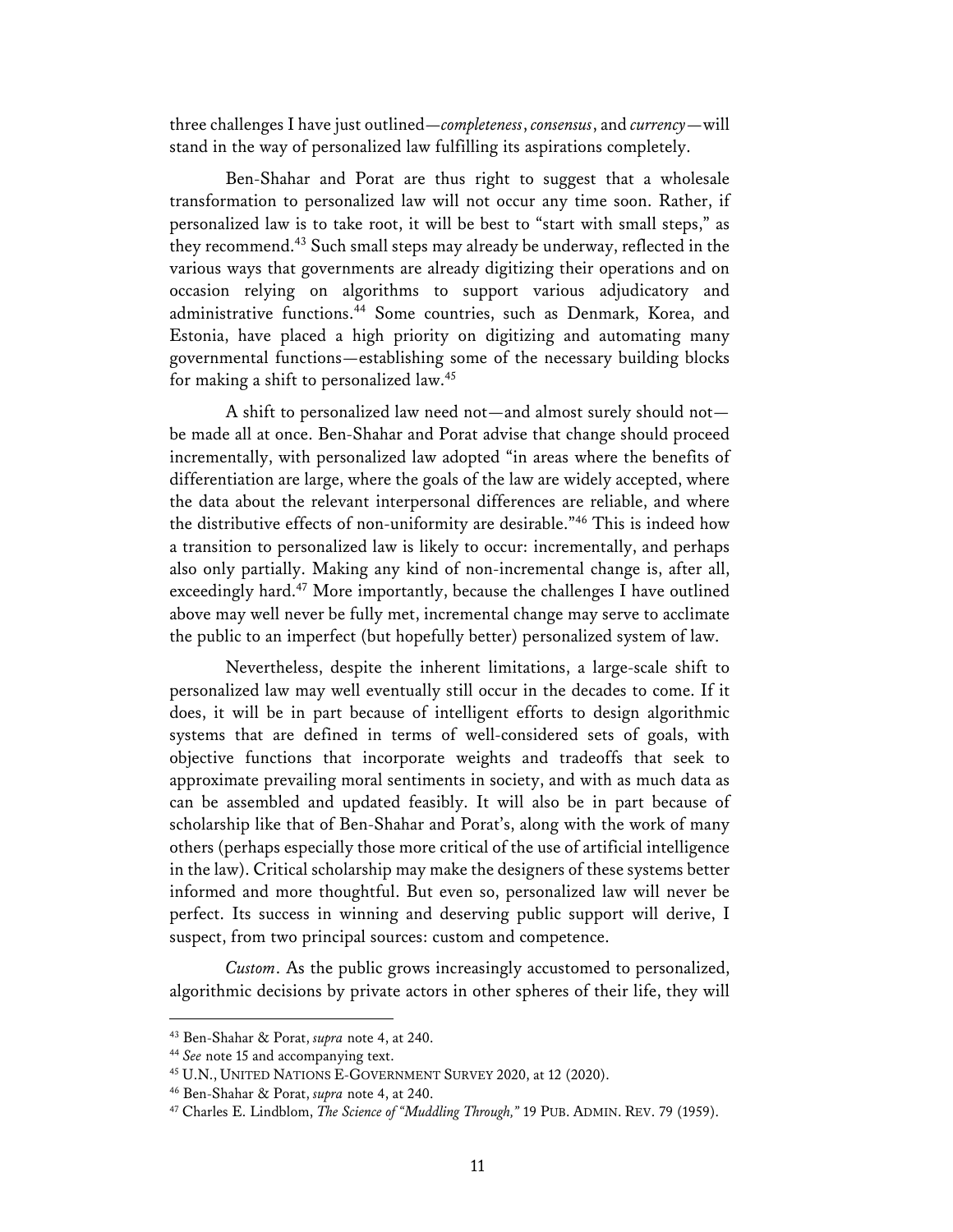likely become more accustomed to personalized law—indeed, they may well come to demand it. Already, we have seen this kind of acclimation effect with the so-called first stage of e-government: the building of websites and online service tools for most government agencies. After all, as it has become possible to order groceries and buy cars online, not to mention conduct any number of other social and economic activities, it has become exceedingly hard for government offices not to allow members of the public to pay their taxes or renew their driver's licenses online too. Much the same could be expected in years to come of more advanced digital systems. For example, customers at eBay who resolve a problem through the company's automated dispute resolution tool are reportedly more likely to return to eBay to do more business than those customers who have no disputes at all.<sup>48</sup> Perhaps a shift to fully automated court proceedings will not be far off.

Similarly, although personalized law may well suffer from some degree of incompleteness, or even seeming arbitrariness, when it comes to how algorithms are designed, the public already tolerates a good bit of incompleteness and incoherence in the current impersonal, rule-based legal system. The popularity of Philip Howard's critique of modern rule-based governance, The Death of Common Sense (which stayed on the New York Times bestseller list for months when it first came out in the 1990s), confirms that the public is not blind to the perversities of the current system.<sup>49</sup> The bar that personalized law would need to meet is far from a high one.

The courts already tolerate a fair degree of looseness in the joints. The rational basis test under the Constitution hardly demands any strong degree of rationality. Statutes only need to make some surface-level sense. Moreover, although the courts review agency-created rules under a standard that purports to ferret out arbitrary and capricious decisions, the reality is that judicial review under the arbitrary and capricious standard is often quite deferential—and arguably somewhat arbitrary itself. The U.S. Environmental Protection Agency, for example, can pass up on tightening standards that would save human lives in favor of tightening standards that avoid minor illnesses.<sup>50</sup> It is far from clear that the courts would insist on total value completeness and precision for personalized law algorithms, as long as the government had some sensible-sounding rationales for their design.<sup>51</sup>

<sup>48</sup> BENJAMIN H. BARTON & STEPHANOS BIBAS,REBOOTING JUSTICE: MORE TECHNOLOGY, FEWER LAWYERS, AND THE FUTURE OF LAW 113 (2017).

<sup>49</sup> HOWARD, *supra* note 5.

<sup>50</sup> In the 1990s, for example, judges upheld federal environmental regulators' decision to decline to tighten particulate matter standards in a way that would have prevented additional fatalities, while they simultaneously tightened ozone standards even though doing so yielded no mortality-related benefits. Cary Coglianese & Gary Marchant, *Shifting Sands: The Limits of Science in Setting Risk Standards*, 152 U. PA. L. REV. 1255, 1321-23 (2004).

<sup>51</sup> Indeed, by the logic of the Supreme Court's decision in Baltimore Gas & Electric Co. v. NRDC, 462 U.S. 87 (1983), where the Court said that judges should be most deferential to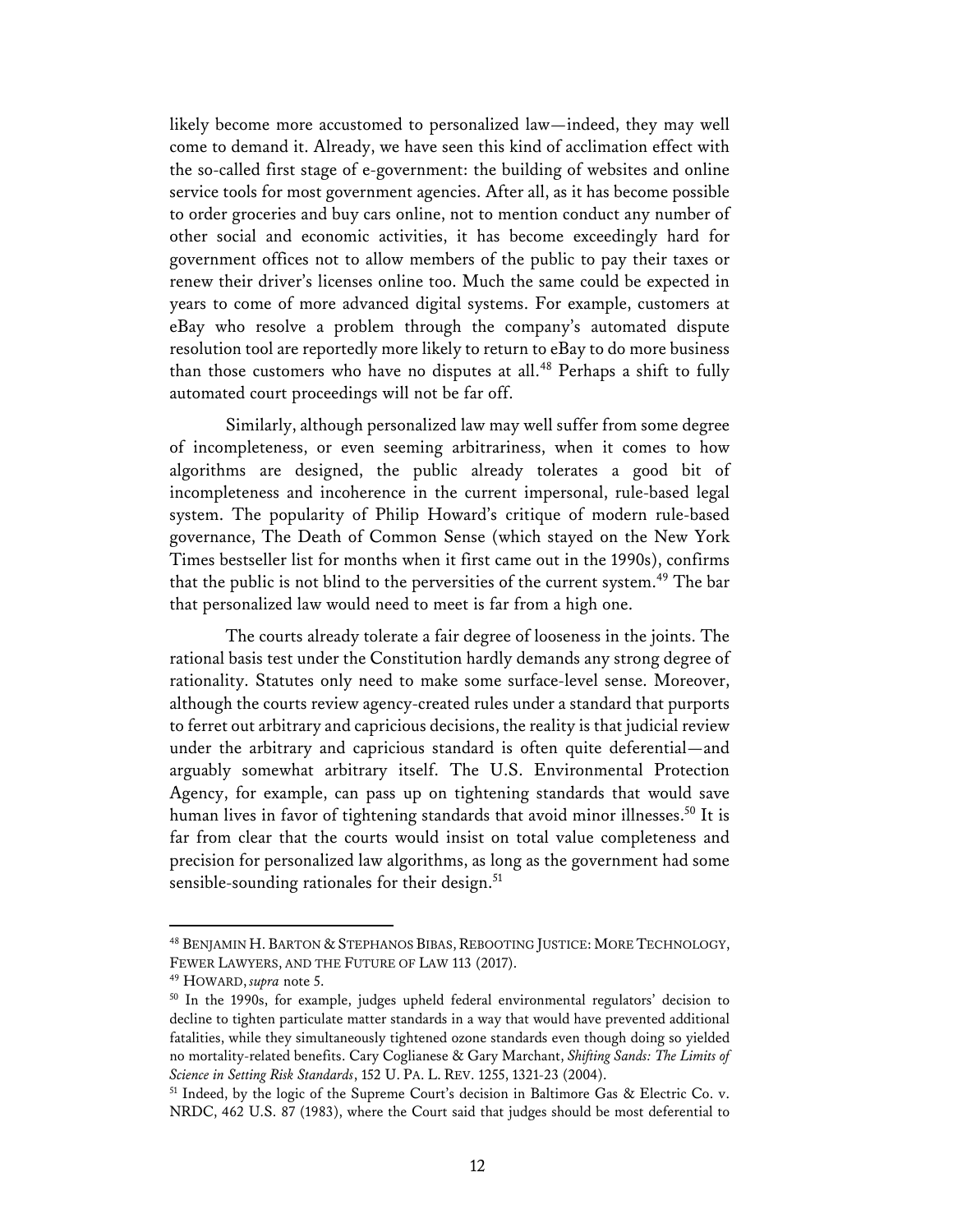*Competence*. The key is likely to be that any system of personalized law will need to work well. If it delivers on its promise of achieving outcomes that better advance the goals of the law than the current rule-based system, that is likely to be enough. When credit card companies use machine learning to identify fraudulent transactions, for example, they can do so with remarkable speed and accuracy. Credit card customers surely have few qualms about these personalized tools because they work so well. Much the same could be expected if personalized law delivers outcomes widely perceived as accurate, fair, and sensible.

Given the imperfections of the status quo, personalized law hardly needs to be perfect; it just needs to be better. <sup>52</sup> Can it do better? Ben-Shahar and Porat put forward a highly plausible case that it can. Not only can personalized law reduce the over- and under-inclusiveness of the current rulebased system, but it holds out the prospect of treating people more humanely by recognizing their individuality and better meeting their needs. If personalized law does deliver on the promises that Ben-Shahar and Porat articulate, it is surely an approach to embrace. As David Lehr and I have noted still earlier, "many aspects of public administration could undoubtedly benefit from the application of machine-learning algorithms."53

This is not to say that success is guaranteed. Although personalized law depends on mathematical functions and digital technologies that hold theoretical advantages, a system of personalized law will ultimately be constructed by humans. And just as humans can make mistakes in establishing rules, they can—and surely will—make mistakes in developing the information systems upon which personalized law can be delivered. Examples of past failures with governmental information systems are not hard to come by. The most prominent was the fiasco experienced in rolling out HealthCare.gov following the adoption of the Affordable Care Act. Similar recent failures in facial recognition software, automated forensic tools, and welfare fraud systems can also be cited.<sup>54</sup>

Yet with technology development of all kinds, failures are to be expected early in the innovation process. Although DNA analysis has today become an evidentiary gold standard, the early adoption of DNA analysis in criminal law cases, it bears remembering, was met with suspicion and disapproval by some courts.<sup>55</sup> We should not necessarily conclude that personalized law cannot succeed merely because governments have sometimes

agencies when they are working at the frontiers of science, governmental use of machinelearning algorithms might merit more deferential review by the courts. *See* Coglianese & Lehr, *supra* note 12.

<sup>52</sup> Cary Coglianese & Alicia Lai, *Algorithm vs. Algorithm*, 72 DUKE L. J. 1281 (2022).

<sup>53</sup> Cary Coglianese and David Lehr, *Regulating by Robot: Administrative Decision-Making in the Machine-Learning Era*, 105 GEORGETOWN L. J. 1147, 1152-53 (2017).

<sup>54</sup> Coglianese & Lai, *supra* note 52.

<sup>55</sup> Coglianese & Hefter, *supra* note 17.